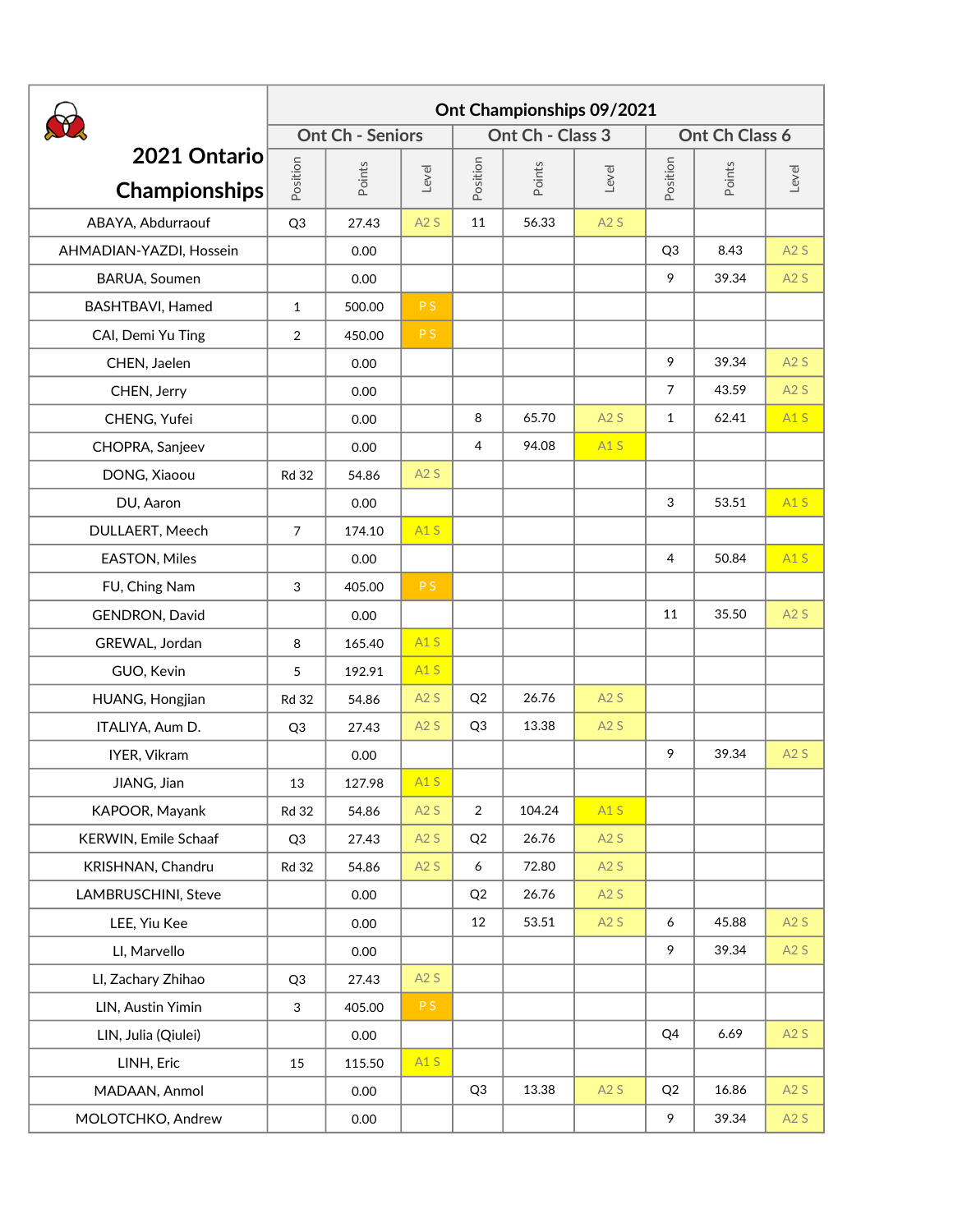|                                      | Ont Championships 09/2021 |        |       |                  |        |       |                 |        |       |
|--------------------------------------|---------------------------|--------|-------|------------------|--------|-------|-----------------|--------|-------|
|                                      | <b>Ont Ch - Seniors</b>   |        |       | Ont Ch - Class 3 |        |       | Ont Ch Class 6  |        |       |
| 2021 Ontario<br><b>Championships</b> | Position                  | Points | Level | Position         | Points | Level | Position        | Points | Level |
| MUDRY DANISCH, Eliot                 |                           | 0.00   |       | Q2               | 26.76  | A2S   |                 |        |       |
| ODORCIC, Zelko                       | Q <sub>3</sub>            | 27.43  | A2S   | Q <sub>3</sub>   | 13.38  | A2S   |                 |        |       |
| PADDAGS, Helmut                      |                           | 0.00   |       |                  |        |       | Q4              | 6.69   | A2S   |
| PARIKH, Vedant                       | <b>Rd 32</b>              | 54.86  | A2S   |                  |        |       |                 |        |       |
| RAHIME, Zakria                       | 12                        | 134.72 | A1S   | 9                | 62.41  | A2S   |                 |        |       |
| RATHEESH, Ohmkar                     | <b>Rd 32</b>              | 54.86  | A2S   | 3                | 99.03  | A1S   |                 |        |       |
| ROSAL, Rj Carbero                    | Q <sub>3</sub>            | 27.43  | A2S   |                  |        |       |                 |        |       |
| ROUT, Vikram                         |                           | 0.00   |       | Q <sub>3</sub>   | 13.38  | A2S   | Q4              | 6.69   | A2S   |
| SANGHU, Mung                         | <b>Rd 32</b>              | 54.86  | A2S   | 10               | 59.29  | A2S   | $\overline{2}$  | 59.29  | A1S   |
| SCHMIDT, Gunter                      |                           | 0.00   |       |                  |        |       | Q2              | 16.86  | A2S   |
| SHAN, Baole                          |                           | 0.00   |       |                  |        |       | Q <sub>3</sub>  | 8.43   | A2S   |
| SHOAIB, Muhammad A.                  |                           | 0.00   |       |                  |        |       | 9               | 39.34  | A2S   |
| SHVARZMAN, Mark                      | Q4                        | 13.72  | A2S   | Q2               | 26.76  | A2S   |                 |        |       |
| SINGH, Gunraj                        |                           | 0.00   |       | Q2               | 26.76  | A2S   |                 |        |       |
| SINGH, Harnoor                       | 11                        | 141.81 | A1S   | $\mathbf{1}$     | 109.73 | A1S   |                 |        |       |
| SUNG, Glacier                        | 10                        | 149.27 | A1S   |                  |        |       |                 |        |       |
| SURYVANSHI, Vishal                   | <b>Rd 32</b>              | 54.86  | A2S   | 5                | 76.63  | A2S   |                 |        |       |
| SYEED AHMED, Sohaib                  | $\overline{4}$            | 364.50 | PS.   |                  |        |       |                 |        |       |
| TAKATSU, Yuji                        |                           | 0.00   |       |                  |        |       | 8               | 41.41  | A2S   |
| TANDON, Tarun                        |                           | 0.00   |       | $\overline{7}$   | 69.16  | A2S   |                 |        |       |
| WANG, Michelle                       | 6                         | 183.26 | A1S   |                  |        |       |                 |        |       |
| WEERASINGHEGE, Udara                 |                           | 0.00   |       |                  |        |       | Q4              | 6.69   | A2S   |
| WEI, Adrian                          | $6\overline{6}$           | 183.26 | A1S   |                  |        |       |                 |        |       |
| WU, KATE                             |                           | 0.00   |       | Q <sub>3</sub>   | 13.38  | A2S   |                 |        |       |
| WU, Liang David                      |                           | 0.00   |       | Q <sub>3</sub>   | 13.38  | A2S   |                 |        |       |
| Xie, Lucas                           |                           | 0.00   |       |                  |        |       | $5\overline{)}$ | 48.29  | A2S   |
| XU, David                            | $\overline{2}$            | 450.00 | PS.   |                  |        |       |                 |        |       |
| XU, Jessie                           | $\mathbf{1}$              | 500.00 | PS.   |                  |        |       |                 |        |       |
| YAN, Darian                          |                           | 0.00   |       |                  |        |       | Q4              | 6.69   | A2S   |
| YANG, Ruoyan                         |                           | 0.00   |       |                  |        |       | 12              | 33.73  | A2S   |
| YANG, Zhichen                        | 16                        | 109.73 | A1S   |                  |        |       |                 |        |       |
| YOU, Justin                          | 14                        | 121.58 | A1S   |                  |        |       |                 |        |       |
| YU, James Bei Bei                    | 9                         | 157.13 | A1S   |                  |        |       |                 |        |       |